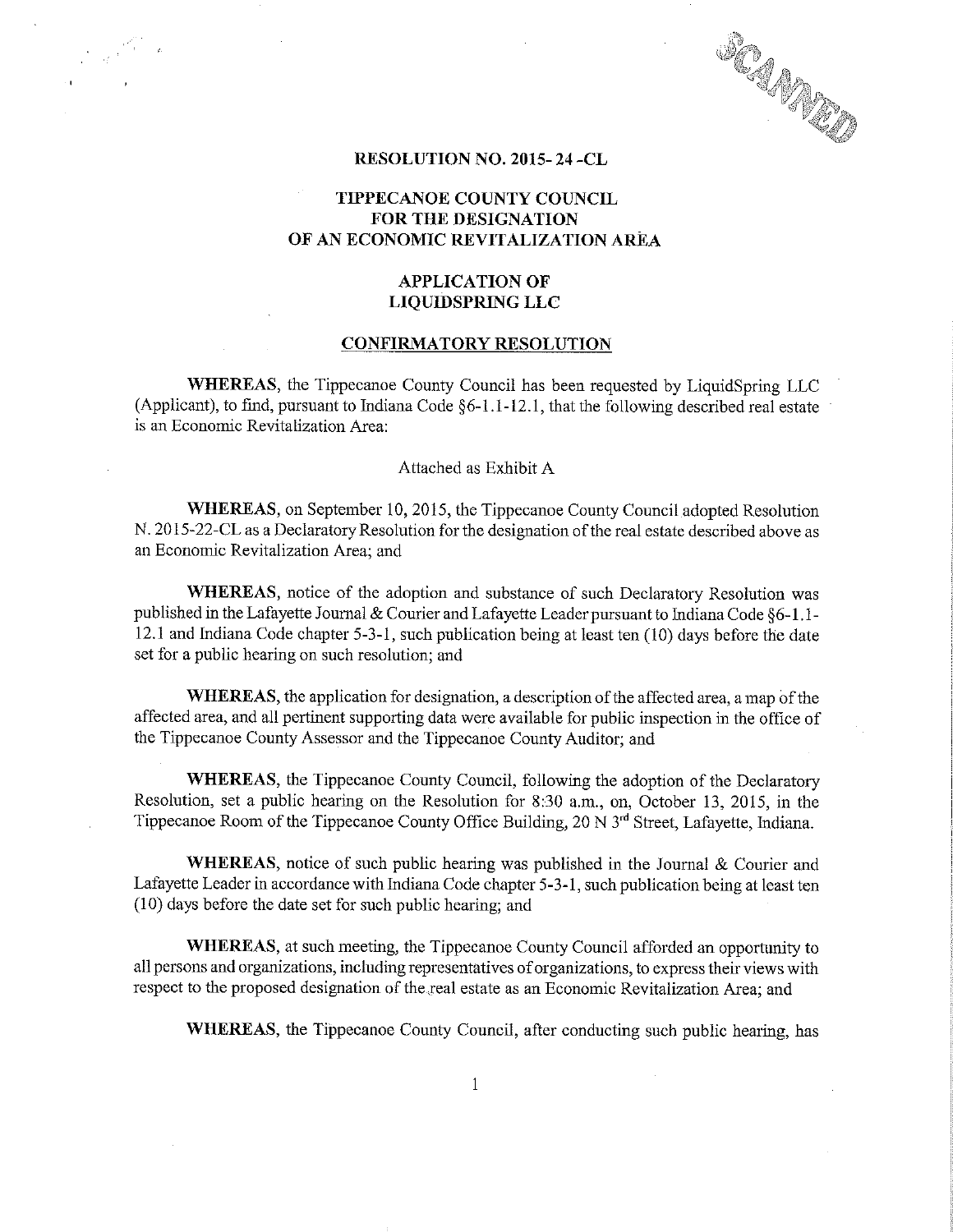given careful consideration to all comments and views expressed and any evidence presented regarding the designation of such real estate as an Economic Revitalization Area.

NOW, THEREFORE, BE IT RESOLVED, that after conducting such public hearing, the Tippecanoe County Council confirms certain findings made in the Declaratory Resolution for designation ofthe real estate described above as an Economic Revitalization Area, and makes certain firrther findings concerning the period during which the owners of property within the designated area shall be entitled to certain deductions, as follows:

 . The property described in Exhibit A is located within the jurisdiction ofTippecanoe County for purposes of Indiana Code  $§6-1.1-12.1$ .

2. This County Council has determined, based on information provided by the Applicant, that the property has become and remains an area undesirable for, or impossible of, normal development and occupancy because of <sup>a</sup> cessation of growth, deterioration of improvements, age, obsolescence, and other factors which have impaired values and prevented <sup>a</sup> normal development of the property.

3. The Applicant, has under consideration the redevelopment and rehabilitation of the real property described in Exhibit A.

4. The proposed projects, through the generation of jobs, will promote normal development and occupancy.

5. The information set forth in the application filed by the Applicant establishes that the subject property complies with the general standards for designation of an Economic Revitalization pursuant to Indiana Code §6-1.1-12.1-2 within the jurisdiction of the Council.

6. The acquisition of the property, the redevelopment or rehabilitation thereof, and the installation of manufacturing equipment to be used therein, and the improvements to be constructed on the preperty, would benefit and enhance the welfare of all citizens and taxpayers of Tippecanoe County, and specifically:<br>
(1) The estimate of the value of the redevelopment or rehabilitation is reasonable for

- projects of that nature.
- $(2)$  The estimate of the number of individuals who will be employed or whose employment will be retained can be reasonably expected to result from the proposed described redevelopment and rehabilitation.
- (3) The estimate of the annual salaries of those individuals who will be employed or whose employment will be retained can be reasonably expected to result from the proposed described redevelopment or rehabilitation.
- (4) The number of individual opportunities for employment, both temporary and permanent, and the compensation to be paid to employees, along with the value of the acquisition and construction of improvements, create benefits of the type and quality anticipated by the County Council within the economic revitalization area and can reasonably be expected to result from the proposed described redevelopment or rehabilitation. .
- (5) The totality of benefits is sufficient to justify the deductions.
- (6) The estimate of the cost of the new manufacturing equipment, new research and development equipment, new logistical distribution equipment, or new information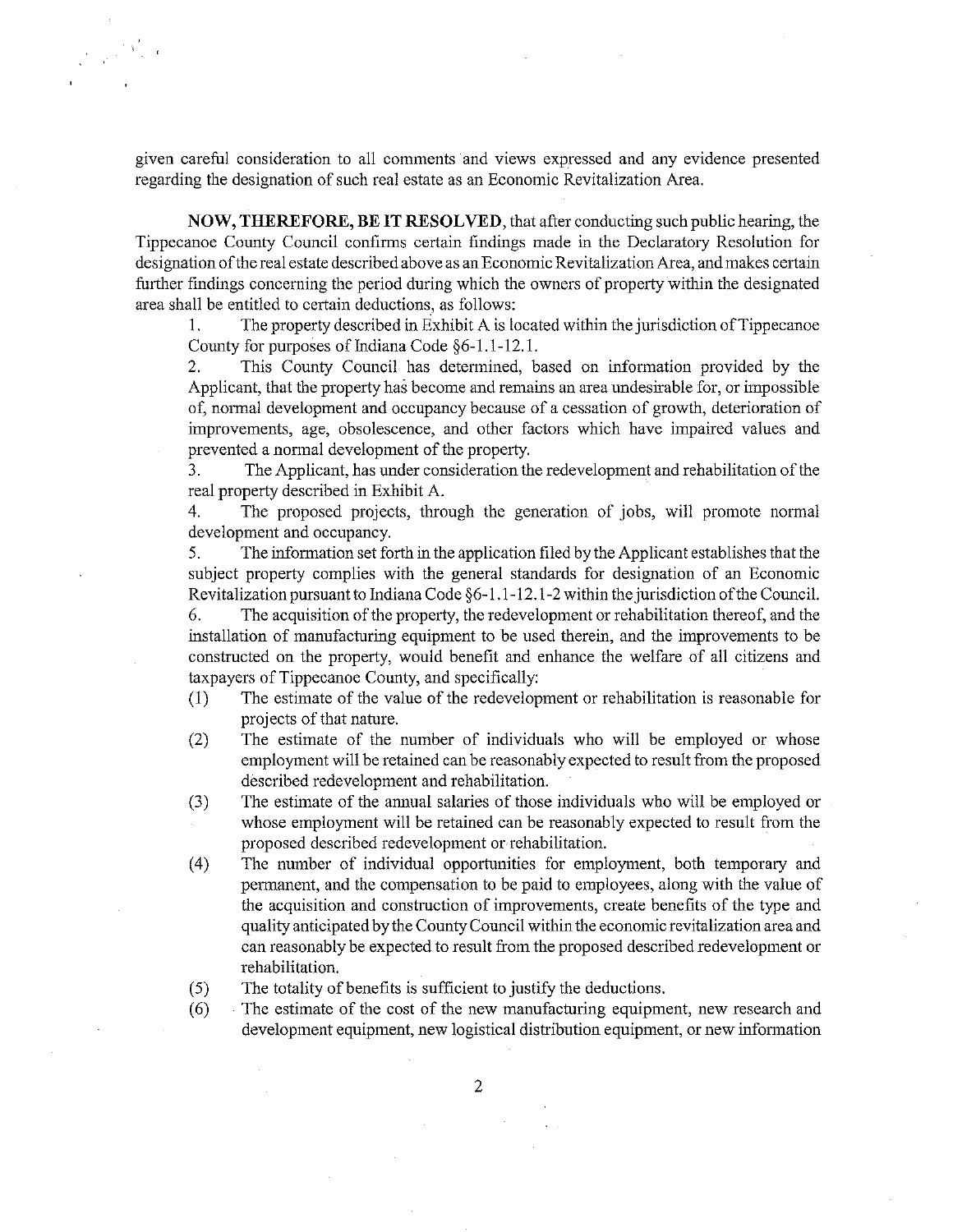technology equipment is reasonable for equipment of that type.

- ('7) The estimate of the number of individuals who will be employed or whose employment will be retained can be reasonably expected to result from the installation of the new manufacturing equipment, new research and development equipment, new logistical distribution equipment, or new information technology equipment.
- (8) The estimate of the annual salaries of those individuals who will be employed or whose employment will be retained can be reasonably expected to result from the proposed installation of new manufacturing equipment, new research and development equipment, new logistical distribution equipment, or new information technology equipment.
- (9) The other benefits about which information was requested, including the'number of individual opportunities for employment, both temporary and permanent, and the compensation to be paid to employees, are benefits of the type and quality anticipated by the COunty Council within the economic revitalization area, and are benefits that can be reasonably expected to result from the proposed installation of new manufacturing equipment, new research and development equipment, new logistical distribution equipment, or new information technology equipment.

7. The designation of the subject property as an Economic Revitalization Area will assist in the inducement of <sup>a</sup> project which will provide employment opportunities to residents of Tippecanoe County and will provide long—term benefits to the tax base of Tippecanoe County.

8. No written remonstrance has been filed with the County Council either prior to or during the above-referenced public hearing on the subject application for designation.

9. Because the economic revitalization area is located within an allocation area, on September 21, 2015, the Tippecanoe County Board of Commissioners adopted Resolution 2015-23-CM approving Applicant's Statement of Benefits as required under IC 6-1.1-12.1- $2(k)$ .

l0. Applicant should be entitled to the deductions provided by Indiana Code §6—l.l-12.1- <sup>3</sup> with respect to improvements to real estate for<sup>a</sup> period of ten (l0) years and by Indiana Code  $§6-1.1-12.1-4.5$  with respect to personal property for a period of seven (7) years according to the schedule set forth below.

NOW, THEREFORE, BE IT ALSO RESOLVED by the County Council ofTippecanoe County, Indiana, that the preperty herein above described should be and is hereby declared to be an Economic Revitalization Area as that term is defined in Indiana Code sections 6-1.1-12.1-1 through 6—1.1-12.l-6 from the date that an application is filed by the owner of real estate or new manufacturing equipment located within such area requesting <sup>a</sup> deduction for assessed value pursuant to either Indiana Code §6-1.1-12.1-5 or 6-1.1-12.1-5.5 through and including December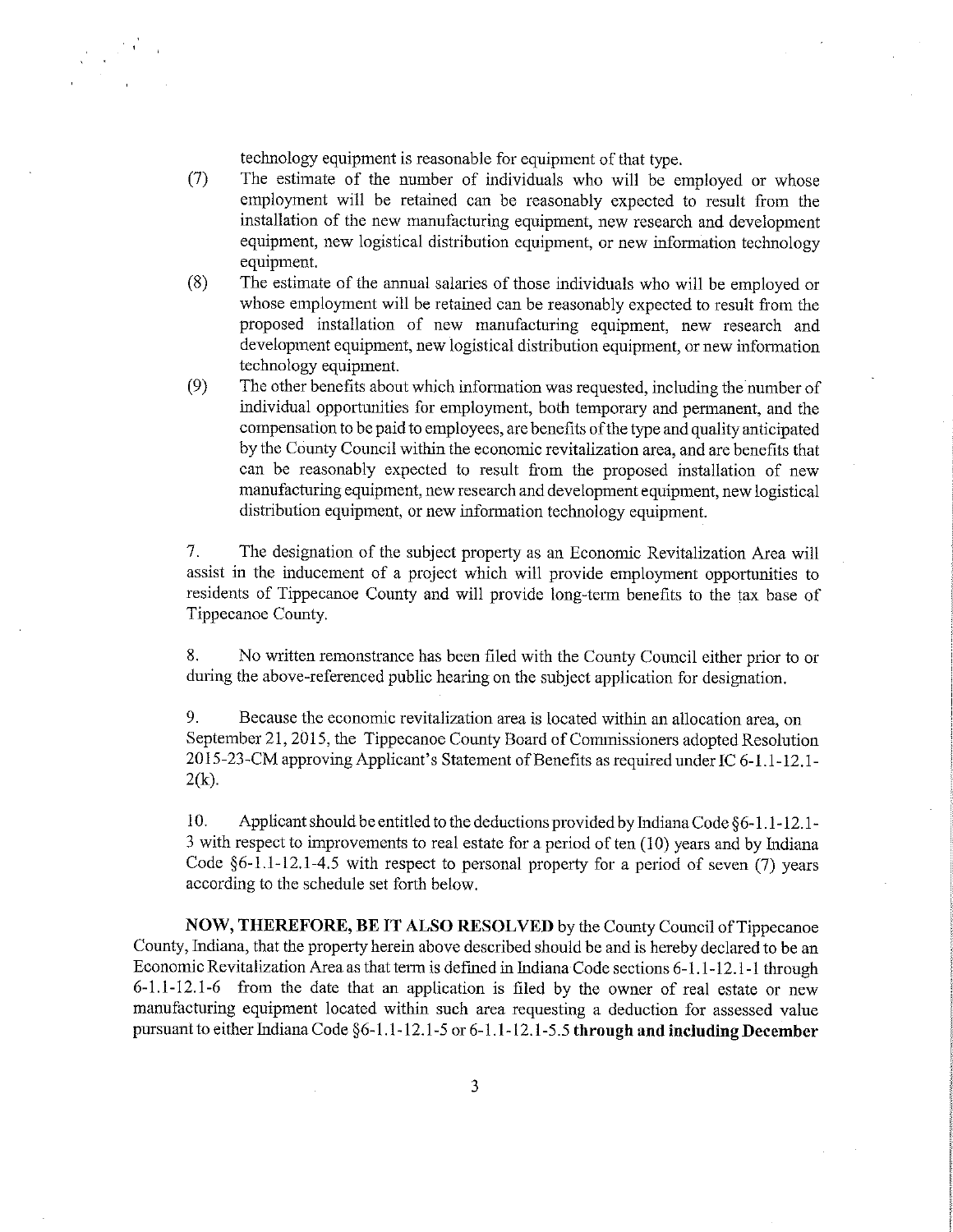# 31, 2025.

BE IT ALSO RESOLVED, that pursuant to Indiana Code §6-1.1-12.1-3, Applicant shall be entitled to the deductions provided by Indiana Code §6-1.1-12.1-3 with respect to improvements to real estate for a period of ten  $(10)$  years in accordance with the following schedule:

| YEAR 1            | 100% |
|-------------------|------|
| YEAR <sub>2</sub> | 90%  |
| YEAR <sub>3</sub> | 80%  |
| YEAR <sub>4</sub> | 70%  |
| YEAR <sub>5</sub> | 60%  |
| YEAR 6            | 50%  |
| YEAR <sub>7</sub> | 40%  |
| YEAR <sub>8</sub> | 30%  |
| YEAR <sub>9</sub> | 20%  |
| YEAR 10           | 10%  |

BE IT ALSO RESOLVED, that pursuant to Indiana Code §6-1.1-12.1-4.5, Applicant shall be entitled to the deductions provided by Indiana Code §6-1.1-12.1-4.5 with respect to personal property in accordance with the following schedule

| YEAR 1            | 100%  |  |
|-------------------|-------|--|
| YEAR <sub>2</sub> | 85.7% |  |
| YEAR <sub>3</sub> | 71.4% |  |
| YEAR <sub>4</sub> | 57.1% |  |
| YEAR 5            | 42.8% |  |
| YEAR 6            | 28.5% |  |
| YEAR <sub>7</sub> | 14.2% |  |

BE IT ALSO RESOLVED, that if any part, parts, clause or portion of this Resolution shall be adjudged invalid or unconstitutional, such invalidity or unconstitutionality shall not effect the validity or unconstitutionality of this Resolution as a whole or any other part, clause or portion of the Resolution.

BE IT FINALLY RESOLVED, that by adoption of this Resolution, the Tippecanoe County Council does confirm its Declaratory Resolution approved on September 10, 2015, which designates the real estate described above as an Economic Revitalization Area.

Presented to the County Council of Tippecanoe County, Indiana, and adopted this 13th day of October, 2015.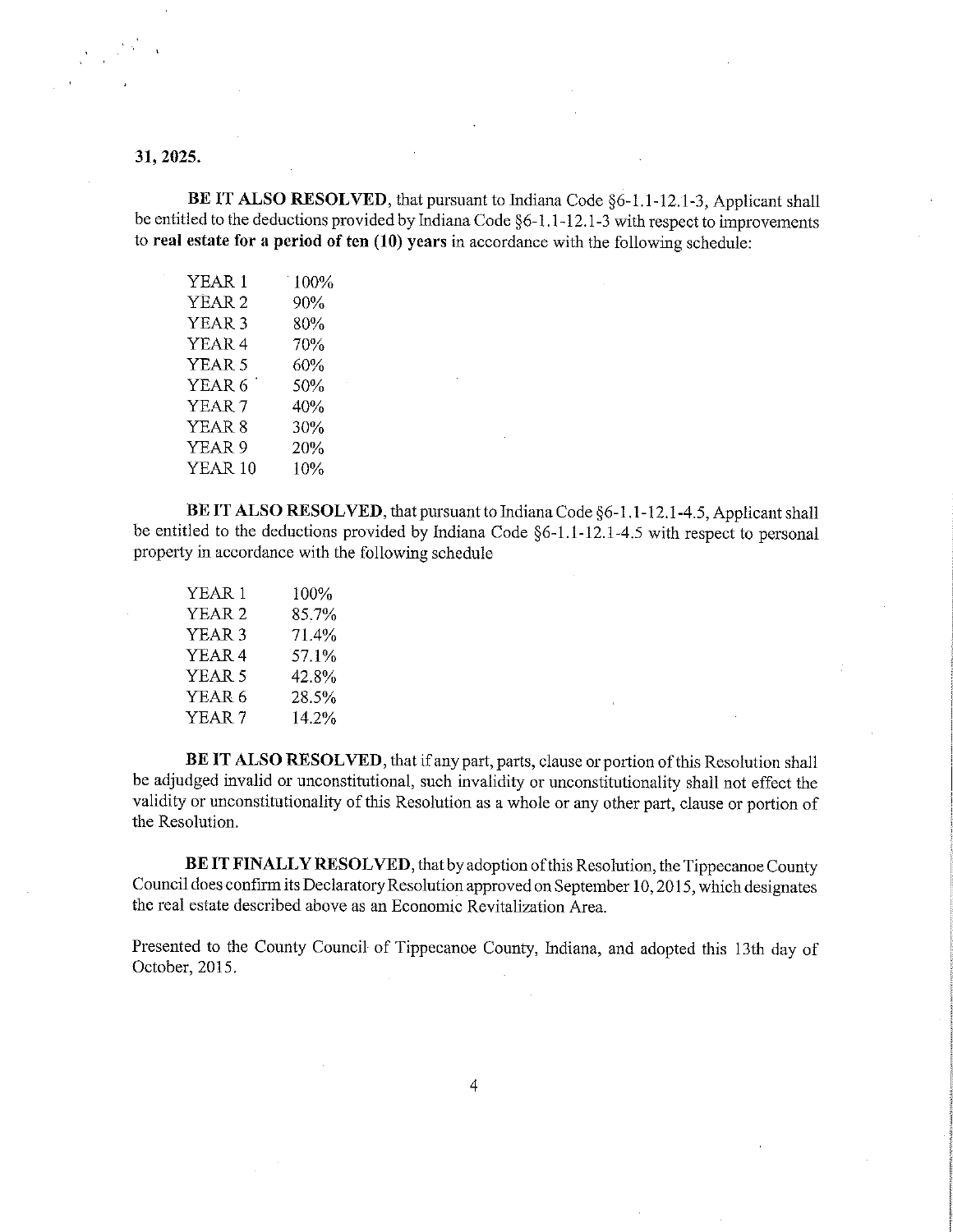### EXHIBIT A - LEGAL DESCRIPTION

<sup>A</sup> part of <sup>a</sup> tract of land owned by ICHIYA, LLC as described in Document Number 05013091 in the Office of the Recorder of Tippecanoe County, Indiana, and being a part of the Northeast Quarter of Section 13, Township <sup>22</sup> North, Range <sup>4</sup> West, Wea Township, Tippecanoe County, Indiana, described as follows: Commencing at <sup>a</sup> Bernsten Monument marking the Northeast corner of the Northeast Quarter of said Section 13; thence North 89" 44' 39" West (Bearings are based on WGS84) 643.37 feet along the North line of the Northeast Quarter of said Section <sup>13</sup> to the Point of Beginning, thence South 00° 15' 21" West 688.91 feet; thence North 89° 44' 39" West 478.34 feet to the center line of the Southbound lane of U.S. Highway 52, per plans for Project #74, dated 1941; thence following said center line the following two (2) courses; thence (1) North  $40^{\circ}$  06' 49" West 595.84 feet to a tangent curve; thence (2) Northwesterly 308.54 feet along <sup>a</sup> curve to the left with <sup>a</sup> radius of 264,442.06 feet and subtended by <sup>a</sup> long chord having <sup>a</sup> bearing of North 40° 08' 49" West and a length of 308.54 feet to the North line of the Northeast Quarter of said Section 13; thence South 89<sup>°</sup> 44' 39" East 1,064.26 feet along the North line of the Northeast Quarter of said Section 13 to the Point of Beginning and containing 12.197 Acres, of which 2.197 Acres falls within the Right-of—Way of US. Highway 5, leaving <sup>10</sup> Acres outside of the Right~of—Way. '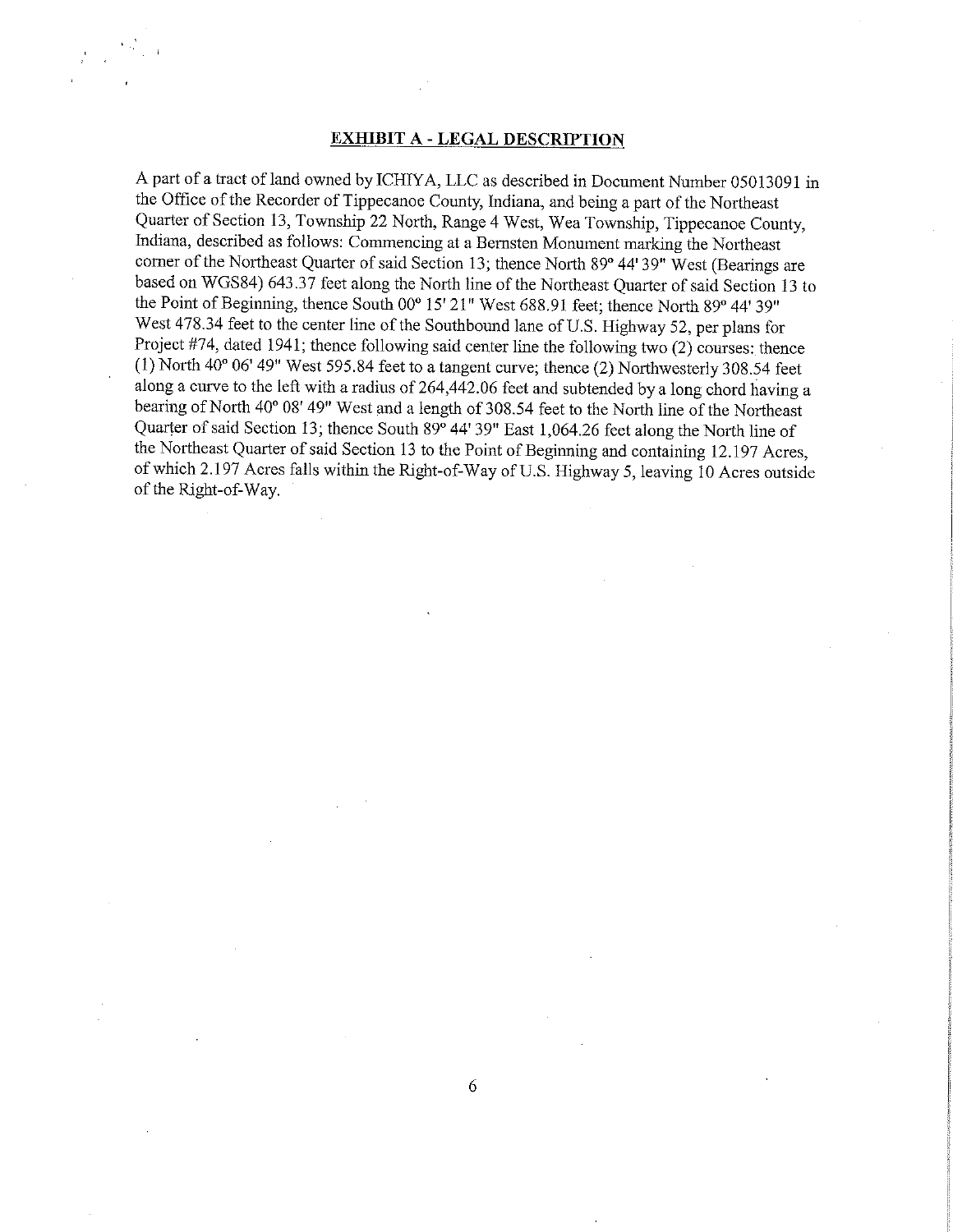